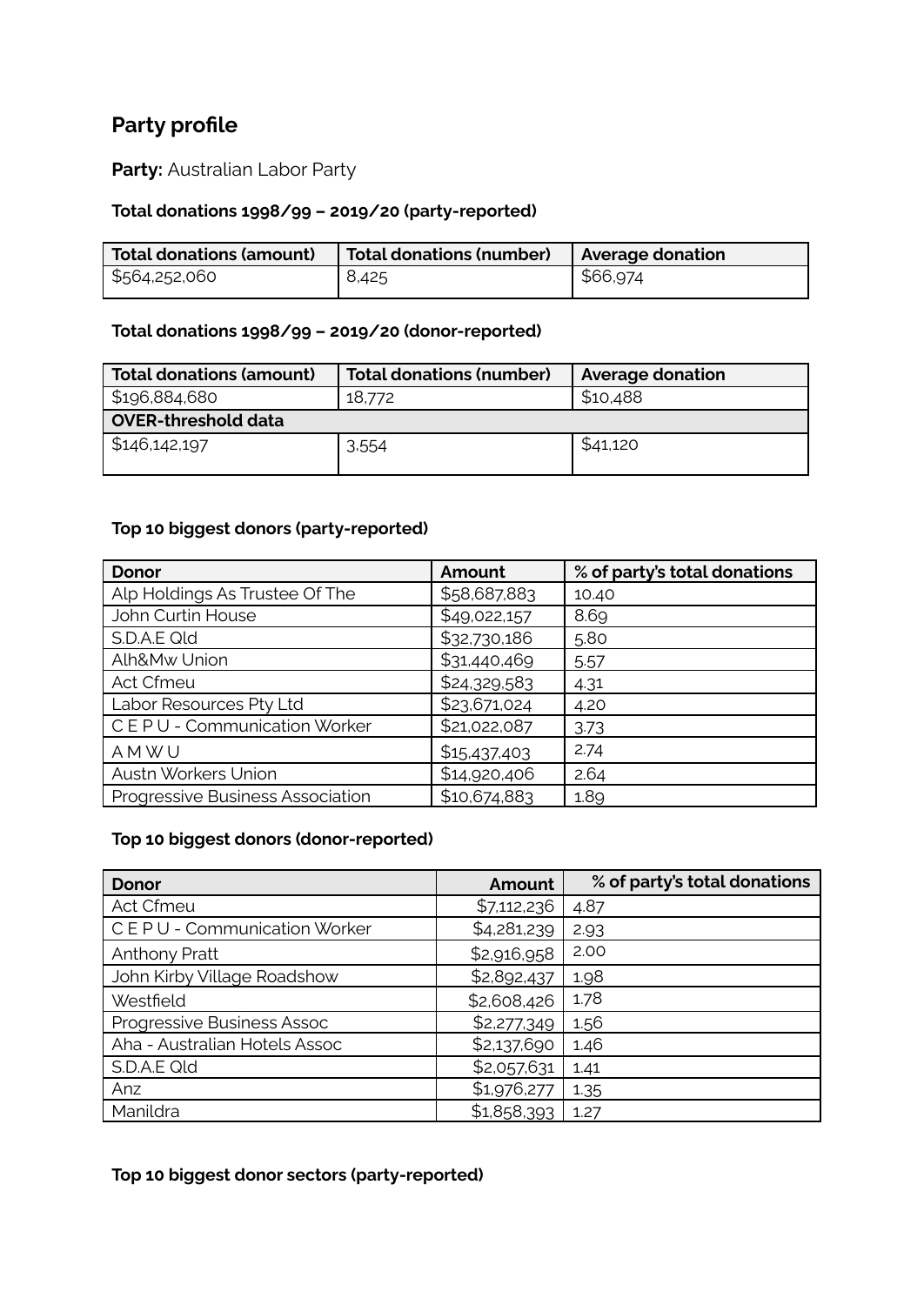| Donor sector                             | Amount        | % of party's total identified<br>sector donations |
|------------------------------------------|---------------|---------------------------------------------------|
| <b>Associated Entities</b>               | \$179,560,219 | 33.15                                             |
| <b>Associated Entities Trade Unions</b>  | \$160,244,374 | 29.59                                             |
| <b>Property Real Estate Construction</b> | \$37,397,598  | 6.91                                              |
| Financial Insurance                      | \$21,954,644  | 4.05                                              |
| Unions                                   | \$20,567,630  | 3.80                                              |
| Intra Political Party                    | \$15,921,137  | 2.94                                              |
| Individual                               | \$14,360,287  | 2.65                                              |
| Media Communications                     | \$10,697,007  | 1.98                                              |
| Hotels                                   | \$10,038,808  | 1.85                                              |
| Food Pastoral                            | \$6,716,574   | 1.24                                              |

## **Top 10 biggest donor sectors (donor-reported)**

|                                          |            | % of party's total identified |
|------------------------------------------|------------|-------------------------------|
| <b>Donor sector</b>                      | Amount     | sector donations              |
| <b>Property Real Estate Construction</b> | 28,847,254 | 19.74                         |
| <b>Financial Insurance</b>               | 17,080,673 | 11.69                         |
| <b>Associated Entities Trade Unions</b>  | 16,395,920 | 11.22                         |
| Not yet categorised                      | 10,067,305 | 6.89                          |
| Individual                               | 7,548,032  | 5.16                          |
| Hotels                                   | 7,170,432  | 4.91                          |
| <b>Associated Entities</b>               | 5,617,897  | 3.84                          |
| Food Pastoral                            | 5,588,559  | 3.82                          |
| Entertainment                            | 5,354,759  | 3.66                          |
| Resource Companies                       | 4,824,264  | 3.30                          |

## **Categorization of donations by size (party-reported)**

|                     | <b>Number (of donations)</b> | Amount        | % of party's total donations |
|---------------------|------------------------------|---------------|------------------------------|
| $$14,300 -$         | 7,029                        | \$226,227,381 | 40.01                        |
| \$99,999            |                              |               |                              |
| $$100,000 -$        | 938                          | \$209,097,436 | 37.06                        |
| \$999,999           |                              |               |                              |
| $$1,000,000 -$      | 45                           | \$110,461,592 | 19.58                        |
| \$9,999,999         |                              |               |                              |
| $\geq$ \$10,000,000 |                              | \$12,692,293  | 2.25                         |
|                     |                              |               |                              |

## **Categorization of donations by size (donor-reported)**